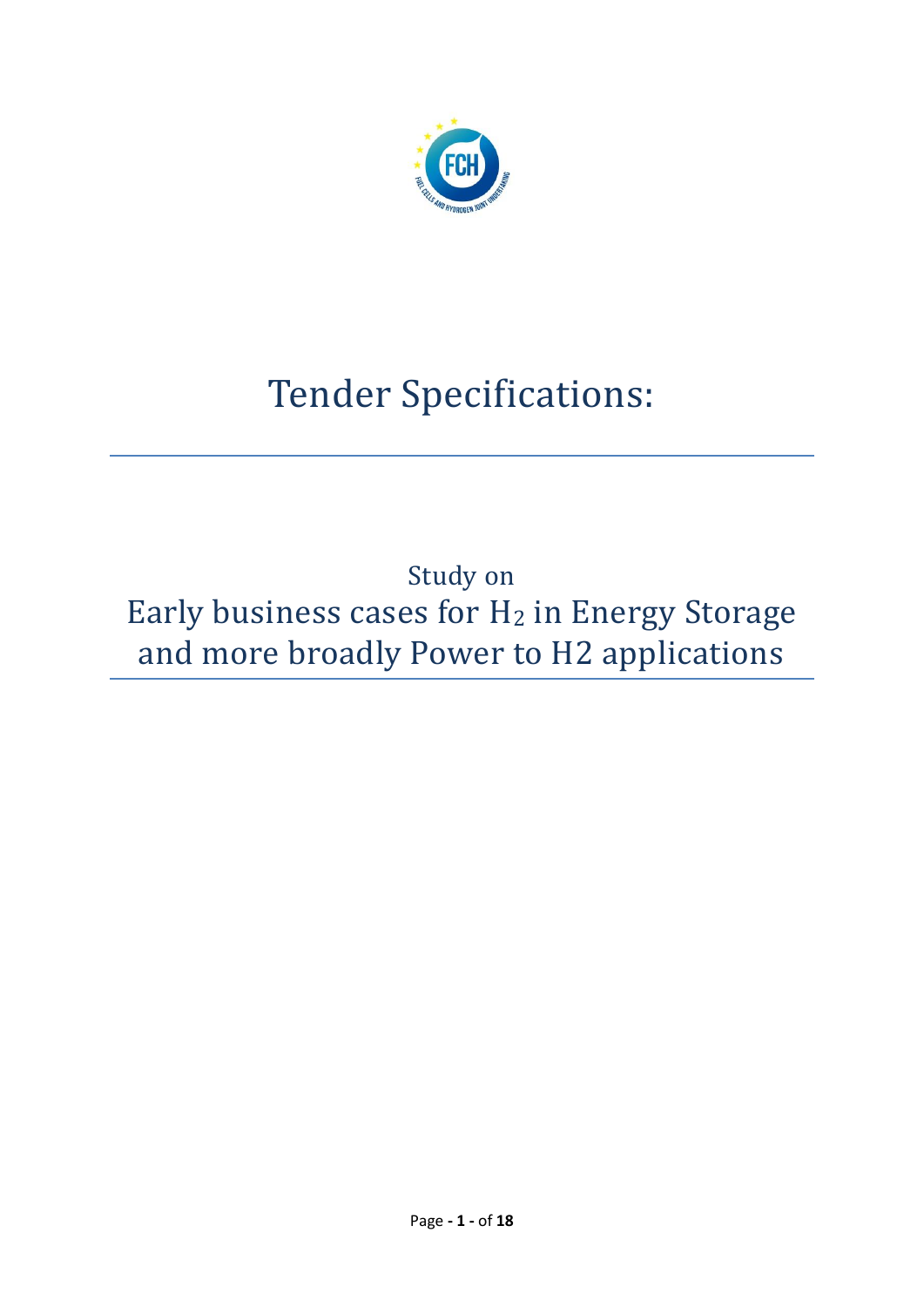## **Contents**

| 1.  |  |
|-----|--|
|     |  |
|     |  |
| 2.  |  |
|     |  |
|     |  |
|     |  |
|     |  |
|     |  |
|     |  |
|     |  |
| 5.1 |  |
| 5.2 |  |
|     |  |
|     |  |
|     |  |
|     |  |
|     |  |
|     |  |
|     |  |
|     |  |
|     |  |
|     |  |
|     |  |
| I.  |  |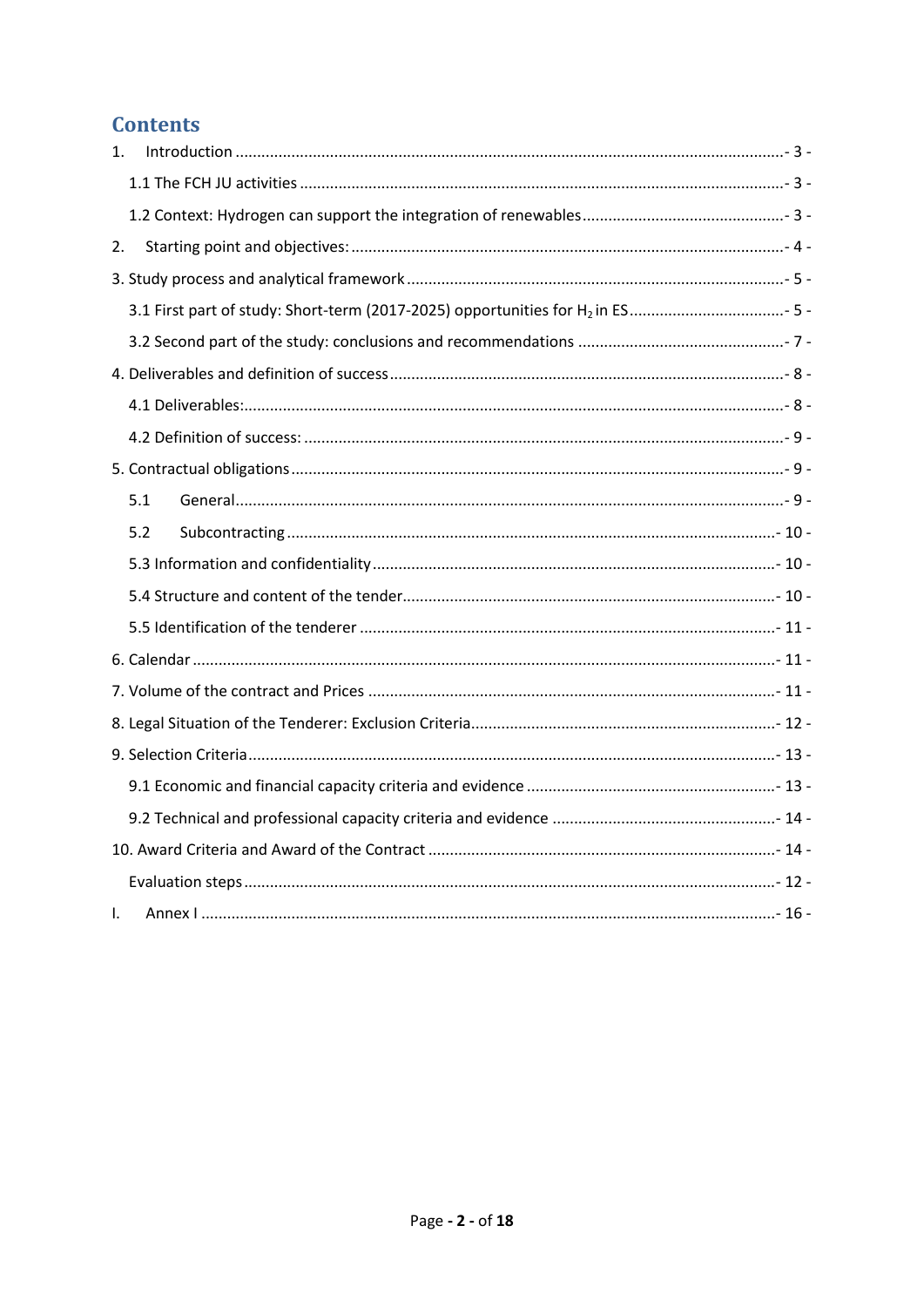## <span id="page-2-0"></span>**1. Introduction**

#### <span id="page-2-1"></span>**1.1 The FCH JU activities**

The Fuel Cells and Hydrogen 2 Joint Undertaking (**FCH JU)** represents a public-private research partnership at the European level. Its members are the EU represented by the Commission as public representative, the 'Industry Grouping' (Hydrogen Europe), and the 'Research Grouping' (N.ERGHY). The FCH JU brings public and private interests together in a new, industry-led implementation structure, ensuring that the jointly defined research programme better matches industry's needs and expectations, and accelerates hydrogen and fuel cell technology acquisition and deployment processes. Carried out with the involvement and cooperation of stakeholders from industry (including SMEs), research centres, universities, Member States and regions, the Joint Undertaking builds on the achievements of the European Hydrogen and Fuel Cell Technology Platform and on the results of completed and ongoing EU funded activities.

The FCH JU implemented a Joint Technology Initiative (JTI) within the Seventh Framework Programme 2007 – 2013 (FP7) with a total budget of approx. EUR 1 billion, with an EU contribution of approx. € 0.5 billion.

In the frame of the Horizon 2020 research and Innovation framework programme, the existence and the mandate of the FCH JU have been extended with an additional budget of ~1.35 Billion out of which 665 million of EU contribution for the period 2014-2020.

Beyond its support to R&D activities, the FCH 2 JU aims at placing Europe at the forefront of fuel cell and hydrogen technologies worldwide and enabling the market breakthrough of fuel cell and hydrogen technologies, thereby allowing market forces to drive the substantial potential public benefits.

#### <span id="page-2-2"></span>**1.2 Context: Hydrogen can support the integration of renewables**

The recent FCH JU coalition study on Energy Storage (ES) Commercialisation<sup>1</sup> concluded that electrolysis has the potential to take almost all surplus renewable electricity from the power grid and to offer **a large range of options** to best use it:

1. Using H2 as fuel for **clean transport**

 $\overline{a}$ 

- 2. Injecting H2 or synthetic NG in the gas grid ("**power to gas"),** using the existing infrastructure as means of storage and reducing its CO2 content.
- 3. Using green H2 in **industrial processes** (refineries, chemical industry, etc.) and reducing the CO2 intensity of the latter
- 4. **Re-electrifying H2** (through a fuel cell or a gas turbine) and re-injecting it in the power grid when there is a shortage of electricity supply. It is the only way to massively store electricity from one season to the following one and foresees bulk, underground storage of H2<sup>2</sup>.

 $<sup>1</sup>$  FCH JU and McKinsey (2015) Commercialisation of Energy Storage in Europe, available at</sup> <http://www.fch.europa.eu/publications/commercialisation-energy-storage-europe>

 $2$  Beyond this very long term storage case identified in the study, there could be other alternative for power to power when the needed duration of storage excludes other storage options and justifies accepting the low round trip efficiency of using H2 in P2P.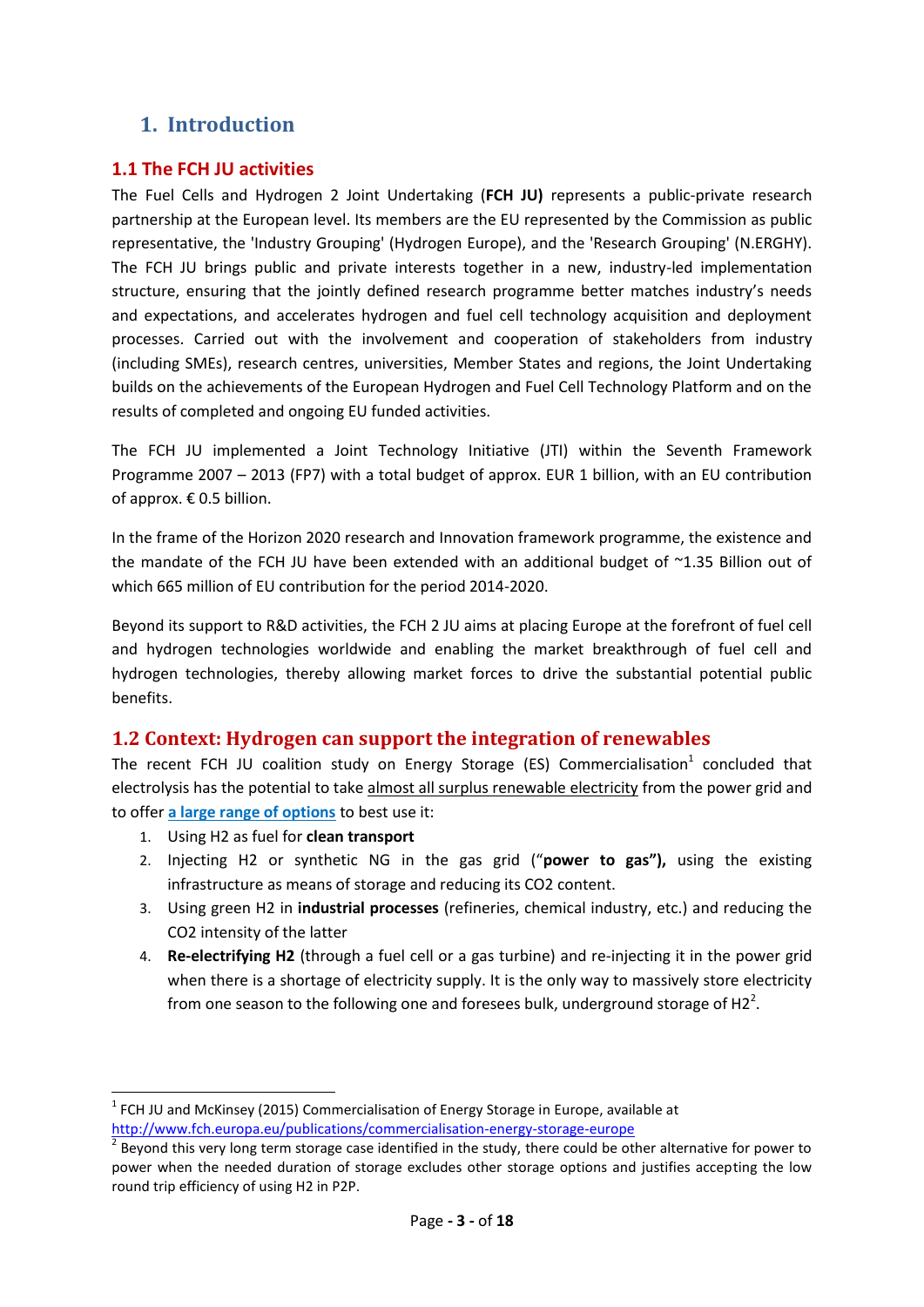In addition, with its highly flexible capability, electrolysis shows also strong potential for **providing grid services** - balancing the electricity grid.

- a) Frequency Containment, Frequency Restoration Reserve and Replacement Reserve (formerly called primary, secondary and tertiary reserves).
- b) Demand Response
- c) Congestion Management

The study outlined the long-term opportunities

- Storage will be big in 2030 and huge in 2050
- H2 can play a major role using the 4 options mentioned above alone or in combination with grid services.
- Depending on the specificities of each situation, options 1, 2, 3 or 4 is likely to be the most economical.
- If the objective is to remove entirely fossil back-up power generation (without risk of power shortage in period with low wind and sun), then option 4 with long term storage is the only solution.

## <span id="page-3-0"></span>**2. Starting point and objectives:**

The previous study concluded that in the long term (2030 and 2050) the need for energy storage will be large and that H2 can play a major role using a combination of the options and grid services mentioned above. While it is useful to know that the long term horizon could be bright, it is necessary to find a roadmap from the present situation towards this long term horizon and to initiate the movement.

This is precisely the objective of this new study. More specifically, the study should

- 1. Identify a growth roadmap for deployment of hydrogen applications in energy storage for investors, based on early & increasing commercial attractiveness given the evolution of the maturity of the technology and the development of the market how to go from now to the expected bright future in 2030-2050 with a clear focus on the period 2017- 2025.
- 2. Identify early opportunities for  $H_2$  energy storage taking an independent investors' view.
- 3. Clarify required actions by key stakeholders (H2 storage equipment manufacturers, regulators, funding agencies, etc.) to create and accelerate these early opportunities.
- 4. Assess implications of those roadmaps on cost trajectories, other deployment sectors for H2, etc.

Remark 1: there may be some trade-off between objectives 1 and 2. Indeed the early/immediate business cases are likely to be niche scenarios which may not represent a large business share at later stage. Still it is essential to identify both the early opportunities to convey the message "we need to start now" and a roadmap from niche business cases to bigger business cases. In their offer, tenderers must explain how they plan to manage this trade-off (see also section on identification and selection of business cases).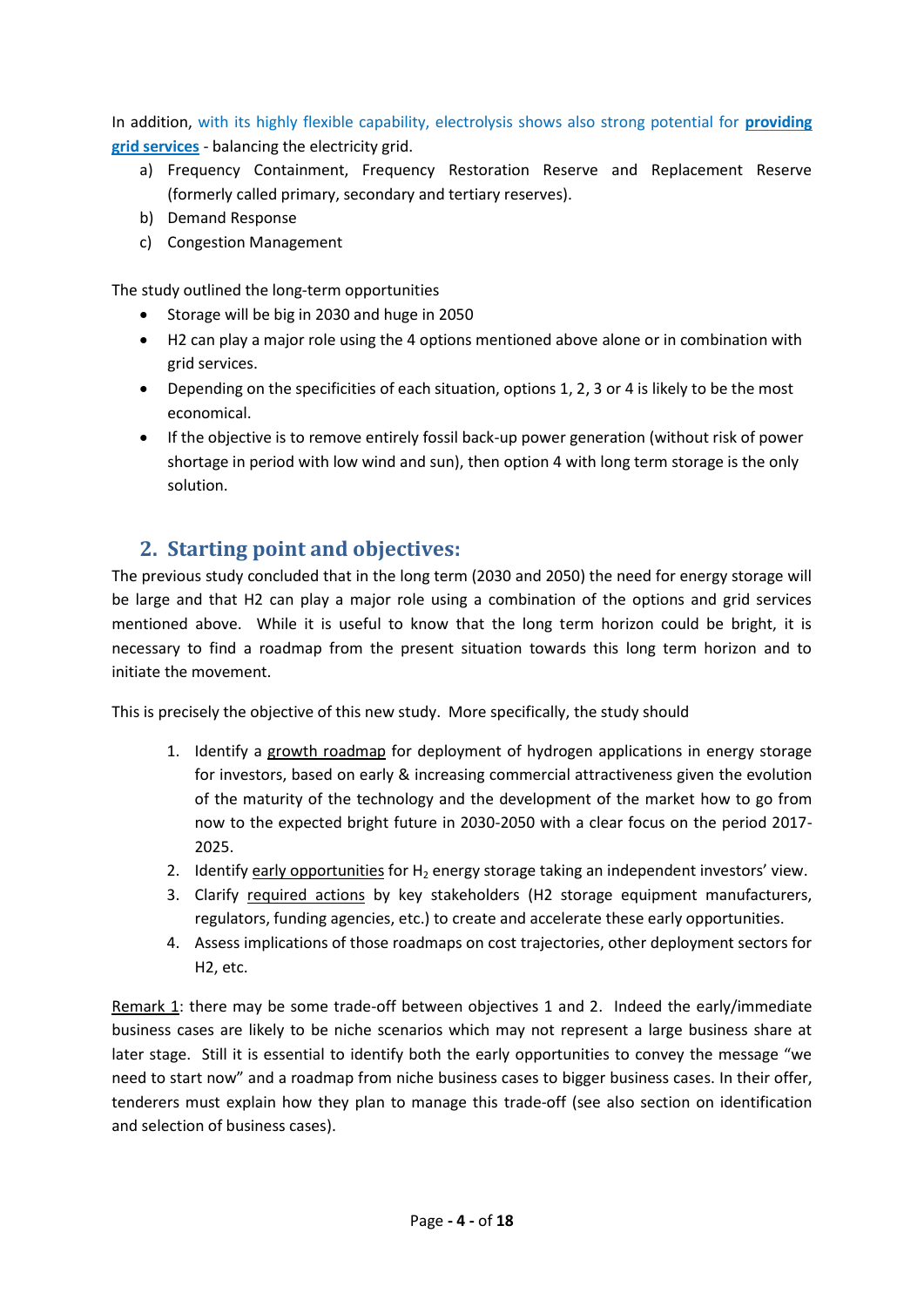Remark 2: This study is clearly part of the current debate on energy storage and balancing services. However, this does not imply that the study should be limited to the use of "excess electricity". It is very likely that business cases will be profitable only if electrolysers work a number of hours larger than the hours where there is technically an excess of electricity in the grid. In this sense this study can be also referred as early business cases for **Power to Hydrogen**.

## <span id="page-4-0"></span>**3. Study process and analytical framework**

## <span id="page-4-1"></span>**3.1 First part of study: Short-term (2017-2025) opportunities for H2 in ES**

#### **A study based on short term concrete business cases**

To help identify the early opportunities for electrolytic H2 in energy storage that will facilitate reaching the long term potential mentioned previously, the study should:

- Identify locations, applications and opportunities that will need energy storage in the short term and where water electrolysis can offer a techno-economically viable solution
- Analyse and describe in a public document a series of such early business cases. Each business case should fulfil the following criteria
	- $\circ$  Illustrate one or a combination of several options for using excess electricity (options 1-4) and one or several way to balance the grid (options a and b).
	- o Be already necessary/useful for the power grid
	- $\circ$  Show early profitability potential (subject to some reasonable regulatory changes)
	- o Be representative of a category of business cases (existing in the short and long term)

Ideally all criteria should be fulfilled but a strong mark in one criterion could compensate for a weak mark in another.

#### **For each of these business cases the following should be provided:**

- the required operational regimes
- The scale of investment, who pays, over what period
- the value propositions and payment arrangements with respect to the power and gas industries
- the plausible remuneration arrangements with respect to the renewable power producers and the electrolyser operators
- valorisation of heat if meaningful
- benefits for the electricity grid and society (e.g. how much CO2 can be saved, how many local jobs can be created, etc.)
- regulation obstacles and desirable policy changes or existing regulatory opportunities that could be extended to other locations
- regulatory mechanisms or funding that could be applied to establish the business case and how they could evolve with time
- A relative quantitative estimate for the short and long term of the extent to which each identified business case can play a role in absorbing a small/large amount of excess energy for the EU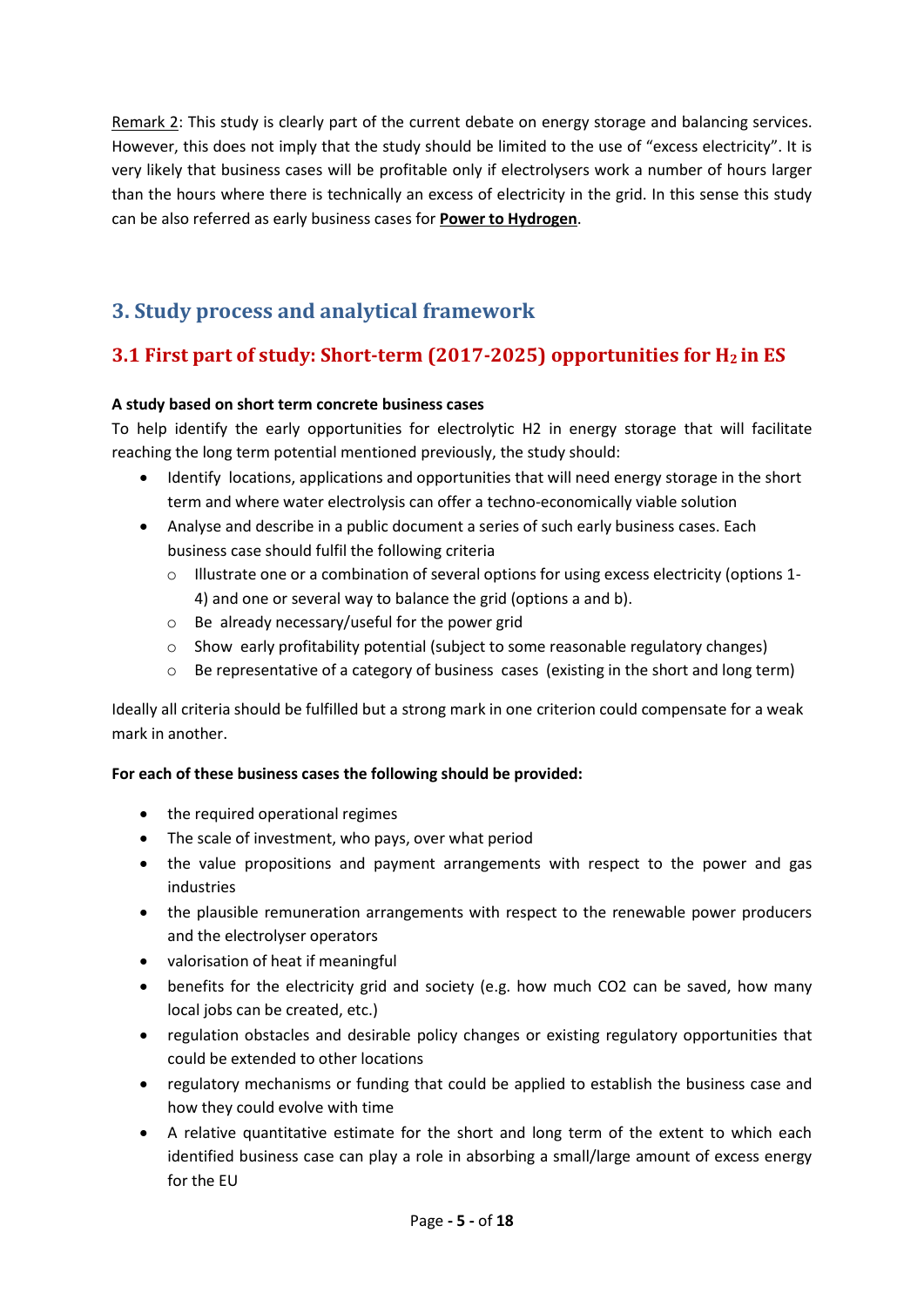The study should identify where these short-term opportunities are located in Europe<sup>3</sup> and how any regulatory changes for the removal of structural and commercial barriers could contribute to the financial viability of these business cases without the need of subsidies; if subsidies are needed in some cases, the financial gap to be covered or level of subsidy required should be identified.<sup>4</sup>

#### **Potential categories of business cases could be**:

- 1. Regions with high PV where problems are already being experienced in distribution networks (e.g. Southern Italy, Bavaria, Spain, Greece?) and indicative of where things will end up in other regions later. The study of such business case should take into account for the avoided cost of having to upgrade tens of thousands of medium voltage or low voltage transformers to permit the large reverse power flows implicit in achieving high PV penetrations.
- 2. Regions with high wind (or hydroelectricity or large scale PV) resources but with limited or no interconnection with the main grid.
- 3. Regions with P2G initiatives, (as occurring mainly in Germany but discussed also in other countries), for shifting excess/decarbonised electricity into the gas grid as H2 or SNG via methanation. The business case could position these two options against the ongoing biomethane injection which is also prevalent in Germany. It could examine if P2G can be as significant as biogas, if it received a similar remuneration.
- 4. Regions with existing delivered hydrogen markets (to food, semiconductor industry, laboratories, etc.) and excess/decarbonised electricity. The business case could explore the possibility of displacement with electrolytic hydrogen made by the excess/decarbonised electricity and analyse if the existing merchant hydrogen market could offer significant energy storage potential if it were obligated to switch to green hydrogen made from excess energy.
- 5. Oil refineries or chemical industries in regions of high renewable resource to see if their hydrogen use could be met partly by mopping up excess/decarbonised energy from the power system. The business case could explore if the variable nature of excess energy can be accepted and afforded by the steady state processes at a refinery. It should also take into account the regulatory framework.
- 6. Hydrogen territories: remote regions with high renewable resource willing to explore the possibility to clean completely their energy and transport system including the use of H2 for mobility<sup>5</sup>.
- 7. Others …

**.** 

 $3$  The objective in this study is not to compare H2 with other storage technologies (this has been done in other studies and often lead us to endless discussion between proponents of different technologies) but rather to identify locations and conditions in which hydrogen is a viable option for storage.

 $<sup>4</sup>$  Although the zero subsidy scenarios should be emphasised, the consultant ought to estimate the scale of the</sup> financial gap and any necessary subsidy that would be necessary in the early years as we know from the previous Energy Storage study that in many cases all storage technologies are marginal or negative in terms of immediate economic justification.

<sup>&</sup>lt;sup>5</sup> Although it is probably not profitable in the short term, the study of such business case may be even envisage the possibility of mini hydrogen grids where instead of dumping hydrogen into the gas grid, focus on 100% conversion to hydrogen of small local areas to make a step change and completely decarbonise their gas use and set up early markets for H2 appliances (boilers, cookers). In the City of Leeds a study is currently ongoing exploring the feasibility of a pure H2 grid.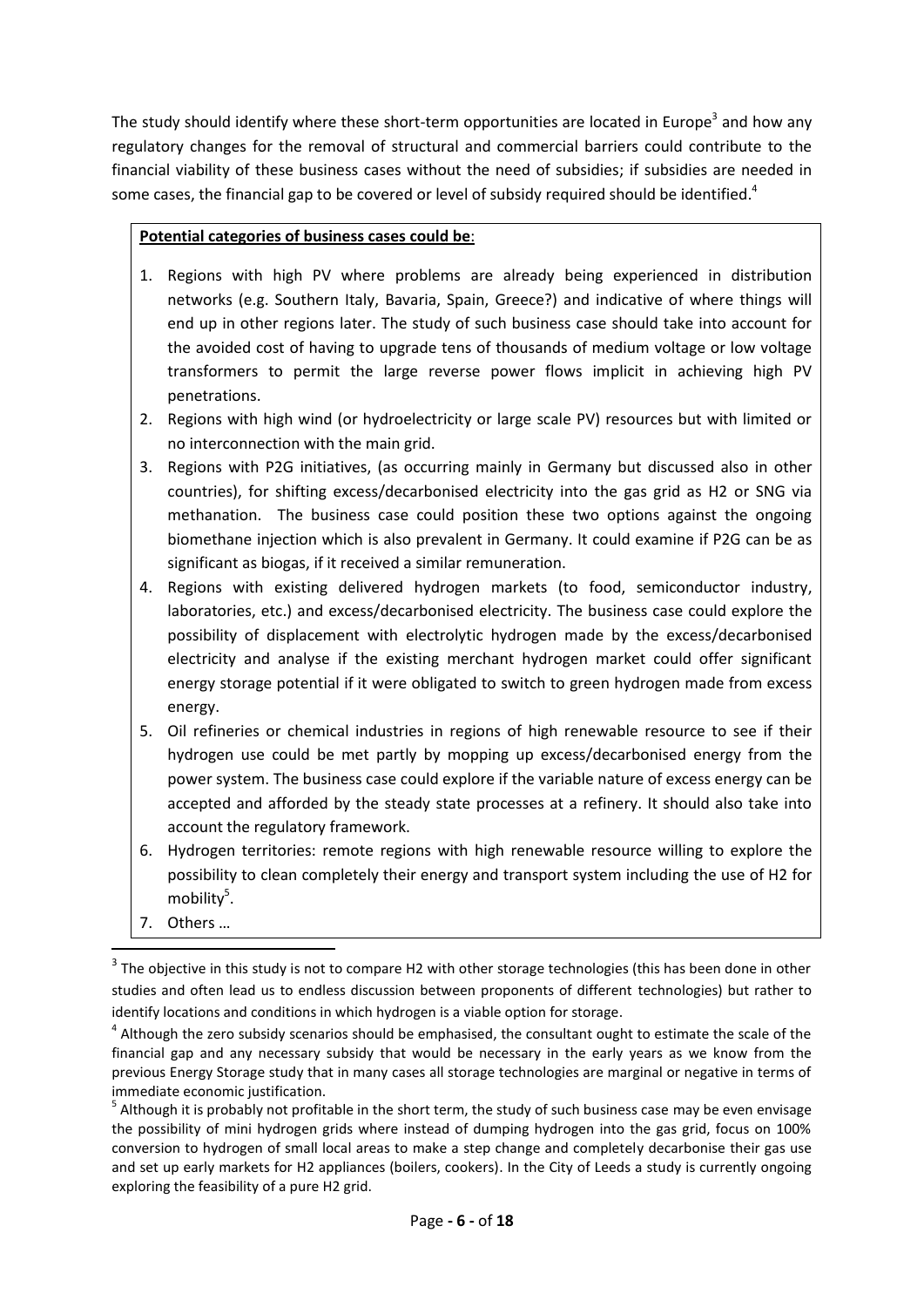8. Combinations of these business cases

#### **Identification and selection of business cases**

Applicant can propose a revision of /complement to the list of business cases. As part of their offer applicants should propose business cases they intent to analyse and bring the associated stakeholders at the discussion table. This will be a key element of their offer.

The FCH JU and the members of Hydrogen Europe and N.ERGHY based on their knowledge and contacts with stakeholders may also propose some additional business cases for the analysis.

The choice of business cases should be the results of a combination of a bottom up and a top down analysis. By bottom up analysis we mean starting from individual locations with a promising business case identified by the contractor (or the industrial coalition supporting the study), with a concrete and in depth analysis of the business case; and then extrapolating to give a sense of the size of the market. By top down analysis we mean identifying first the boundary conditions in which a business case could be viable and then search a specific location where the business case could be implemented and be illustrated.

This corresponds to a double objective: (1) make it concrete and convincing (individual specific cases) and (2) give a sense of the scale of the market and its evolution (number of places where the specific business case could be replicated and evolution from the niche early scenarios to bigger mainstream business cases) (see remark 1 in Chapter 2).

If necessary the business cases can be generic in order to avoid concerns on publishing commercially valuable information but this should not jeopardize the objective that the study readers must be convinced that the analysed business case are concrete and do actually already exist.

#### <span id="page-6-0"></span>**3.2 Second part of the study: conclusions and recommendations**

In identifying early business cases but also to validate the general conclusions of the study the contractor will need to invariably interact with power companies, TSOs and DSOs, municipalities, local government and regulators, transport companies or industry. The contractor is requested to organise 40 interviews with these different categories of stakeholders. Applicants are requested to include in their offer the list of people/organisation it plans to interviews. The selected contractor will have to mention the list of people it actually interviewed but its synthesis of the interviews does not need to indicate "who said what".

Based on the short term business opportunities and the interviews, the study should provide

- 1) An overall synthesis with implications for the wider European / hydrogen market based on the scale-up (i.e. rough estimated volume scale-up across Europe).
- 2) Specific and action-oriented recommendations to the following categories of actors: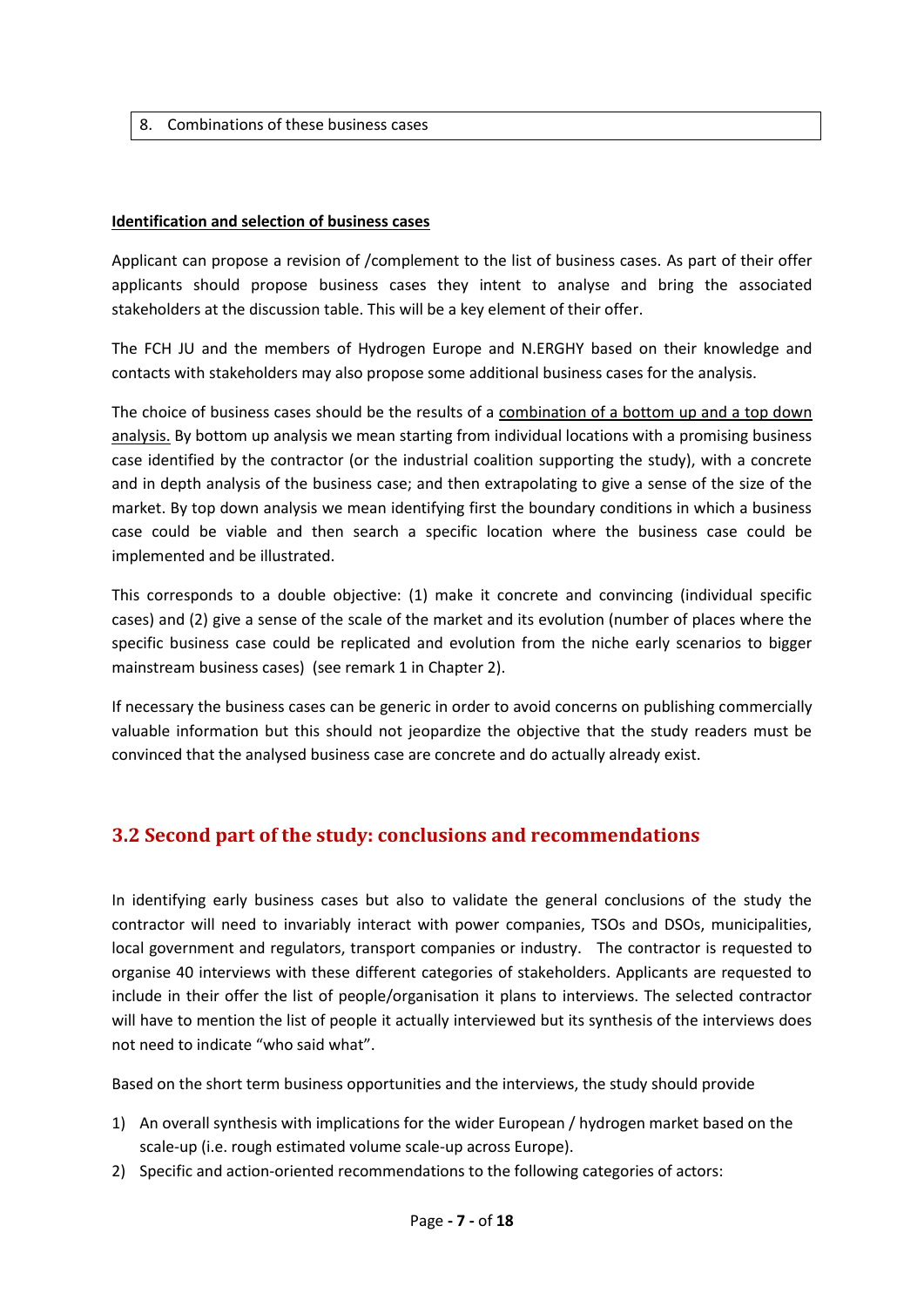- Electrolyser developers
- Investors and project developers
- Natural gas industry and grid
- Users of hydrogen
- Transmission service operators (TSO) and distribution service operators (DSO)
- Solar and wind farm developers
- Regulators and policymakers
- Funding agencies like the FCH JU

#### **3.3 Study supervision and contacts with stakeholders.**

Firstly, the implementation of the study will be followed on a continuous basis by the FCH JU.

Secondly, the study will be followed by an advisory group. This group will be composed of two groups

- Representatives of relevant sectoral associations: EASE (the European Association for the Storage of Energy), EWEA (European Wind Energy Association), EUROGAS and SOLAR POWER (tbc).
- Representatives of our three members: Hydrogen Europe (Electrolyser manufacturers and H2 providers), N.ERGHY (Research organisations) and European Commission.

The contractor is expected to have three meetings with the advisory group: a kick-off meeting, a mid-term presentation of the results and a presentation of the final results before finalising the final report.

Thirdly, as indicated above the contractor should have discussion with the stakeholders to (1) describe and analyse the business cases as well as (2) to collect their views and test the relevance and feasibility of the recommendations.

Fourthly, the contractor should develop contacts with representatives of all categories of listed in section 3.2 to ensure a proper dissemination of the study results among these categories of actors.

Last, the International Energy Agency Hydrogen Implementing Agreement has launched a new task closely related to this study "power to hydrogen and applications: systems analysis of technoeconomic and political conditions". The contractor will be invited to interact with the people responsible for this task who are also key stakeholders of the FCH JU.

## <span id="page-7-0"></span>**4. Deliverables and definition of success**

#### <span id="page-7-1"></span>**4.1 Deliverables:**

#### **A. A written report as well as presentation material giving**

- a clear and shared view of the most promising and realistic early business cases. The final report should include concrete description of the analysed business cases
- a roadmap giving a sense of the market potential and its evolution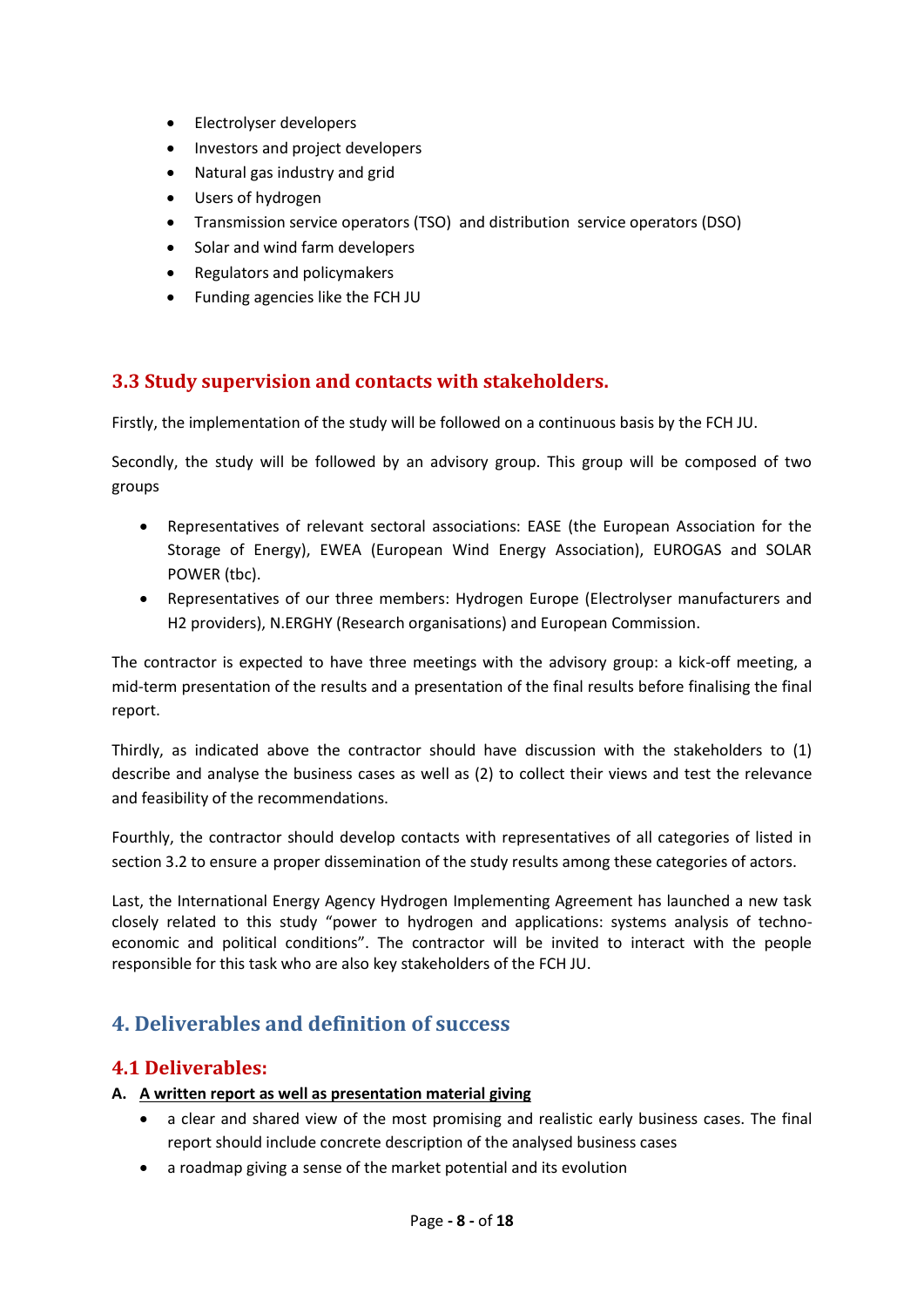clear recommendations of immediate actions to actors mentioned above

#### **B. Dissemination obligation**

- The study should be printed in 500 copies
- An event should be organised in Brussels where the results of the study will be presented and copies of the study will be distributed. The event should be attended by  $\sim$  60 people with a balanced representation of the categories of actors listed in section 3.2.

#### <span id="page-8-0"></span>**4.2 Definition of success:**

The study will be regarded as a success firstly if all categories of actors mentioned above acquire through the study clear views of:

- 1. the potential of H2 as a financially viable energy storage option solution and the existence of early opportunities to be seized in the coming years
- 2. for each categories of actors the conditions in which it would be ready to invest in H2 for energy storage.
- 3. contractual arrangements that could fulfil those conditions
- 4. Regulatory elements that can contribute to fulfil those conditions.

This clear view should not only be available to the few organisations that will be involved in the study but also for other organisations through a clear report.

Secondly the study will be a success if it acts as a catalyst for a number of the case studies analysed to be realised in practice.

## <span id="page-8-1"></span>**5. Contractual obligations**

#### <span id="page-8-2"></span>**5.1 General**

**.** 

Participation in this procurement procedure is open on equal terms to all natural and legal persons coming within the scope of the Treaties, as well as to international organisations.

It is also open to all natural and legal persons established in a third country which has a special agreement with the Union in the field of public procurement on the conditions laid down in that agreement. Where the plurilateral Agreement on Government Procurement<sup>6</sup> concluded within the World Trade Organisation applies, the participation to this procedure is also open to all natural and legal persons established in the countries that have ratified this Agreement, on the conditions it lays down.

The contract will be a bilateral contract between the FCH JU and the wining tenderer. In drawing up the tender, the tenderer should bear in mind the provisions of the draft contract which specifies the rights and obligations of the contractor, particularly those on payments, performance of the contract, confidentiality, and checks and audits

The contractor must perform this contract to the highest professional standards.

<sup>&</sup>lt;sup>6</sup> See [http://www.wto.org/english/tratop\\_E/gproc\\_e/gp\\_gpa\\_e.htm](http://www.wto.org/english/tratop_E/gproc_e/gp_gpa_e.htm)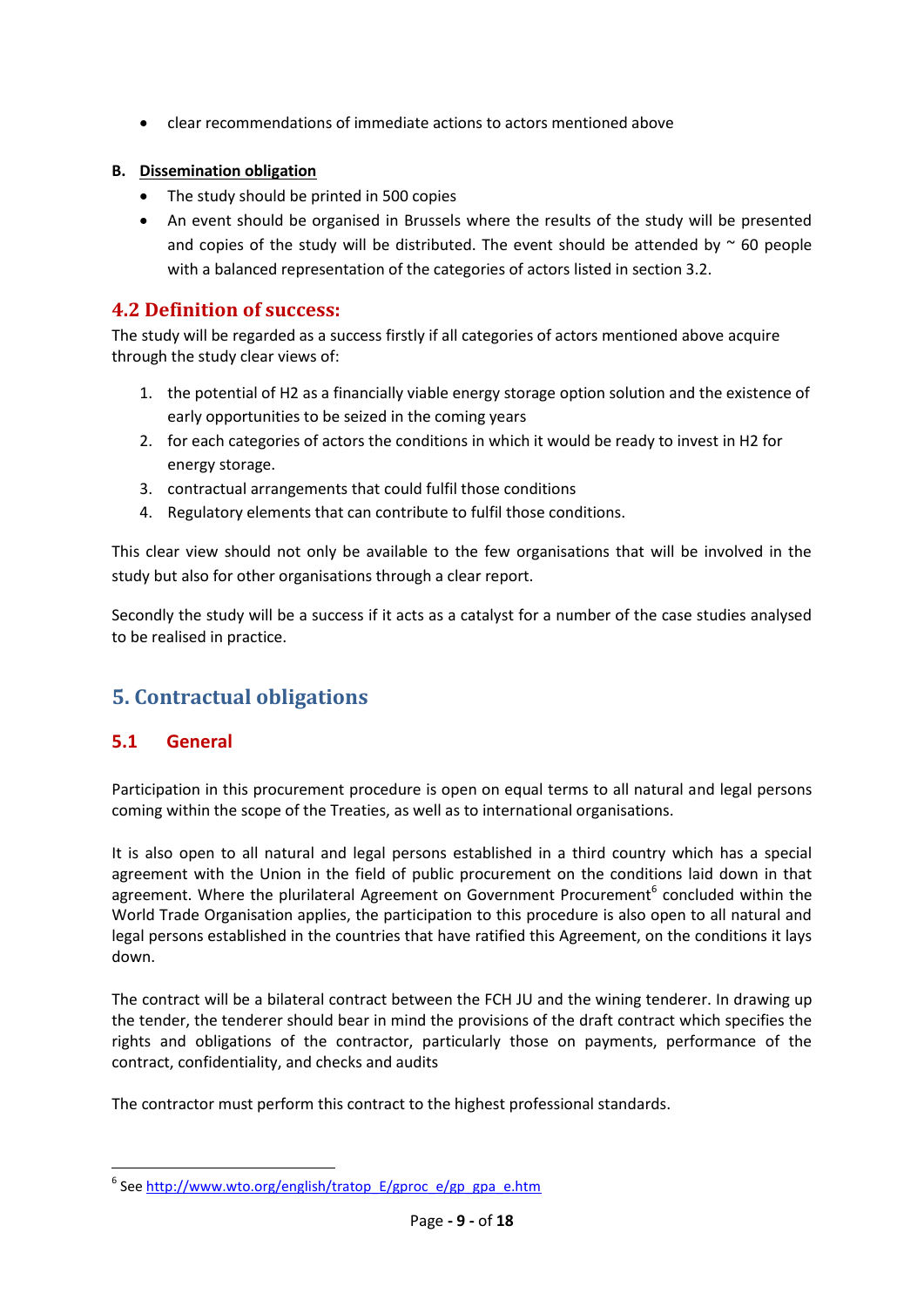The contractor will have the sole responsibility for complying with all legal obligations incumbent on him, notably those arising from employment law, tax law and social legislation.

The contractor may neither represent the Fuel Cells and Hydrogen Joint Undertaking nor behave in any way that would give such an impression. The contractor must inform third parties that he does not belong to the European public service, but is exercising the tasks on behalf of the Fuel Cells and Hydrogen Joint Undertaking.

#### <span id="page-9-0"></span>**5.2 Subcontracting**

Sub-contracting is permitted. Certain tasks provided for in the contract may be entrusted to subcontractors, but the main contractor retains full responsibility and liability towards FCH JU for the performance of the contract as a whole. Accordingly, FCH JU will treat all contractual matters (e.g. payment) exclusively with the main contractor, whether or not the tasks are performed by a subcontractor. Under no circumstances can the main contractor avoid liability towards the JUs on the grounds that the subcontractor is at fault.

If subcontracting is proposed, the file must include a document mentioning the reasons why subcontracting is proposed; stating clearly the roles, activities and responsibilities of subcontractor(s) and a letter of intent by each subcontractor stating their intention to collaborate with the tenderer if he wins the contract.

During execution of the contract, the contractor will need FCH JU written authorisation to replace a subcontractor with another and/or to subcontract tasks for which subcontracting was not envisaged in the original tender.

**Please note that if subcontractors are proposed, the declaration relating to the exclusion criteria and the documents relating to the selection criteria must be provided by each of them.**

#### <span id="page-9-1"></span>**5.3 Information and confidentiality**

Where confidential information needs to be obtained and used, the consultant is responsible for setting up the appropriate confidentiality agreement and to remain within its boundaries.

#### <span id="page-9-2"></span>**5.4 Structure and content of the tender**

The tenders must be presented as follows:

Part A: Identification of the tenderer (see section 5.5)

Part B: Declaration on Non-exclusion criteria (see section 9)

Part C: Selection (see section 10)

Part D: Technical offer

The technical offer must cover all aspects and tasks required in the technical specifications described in section 2, 3 and 4, and provide all the information needed to apply the award criteria. Offers deviating from the requirements or not covering all requirements may be rejected on the basis of non-compliance with the tender specifications and will not be evaluated.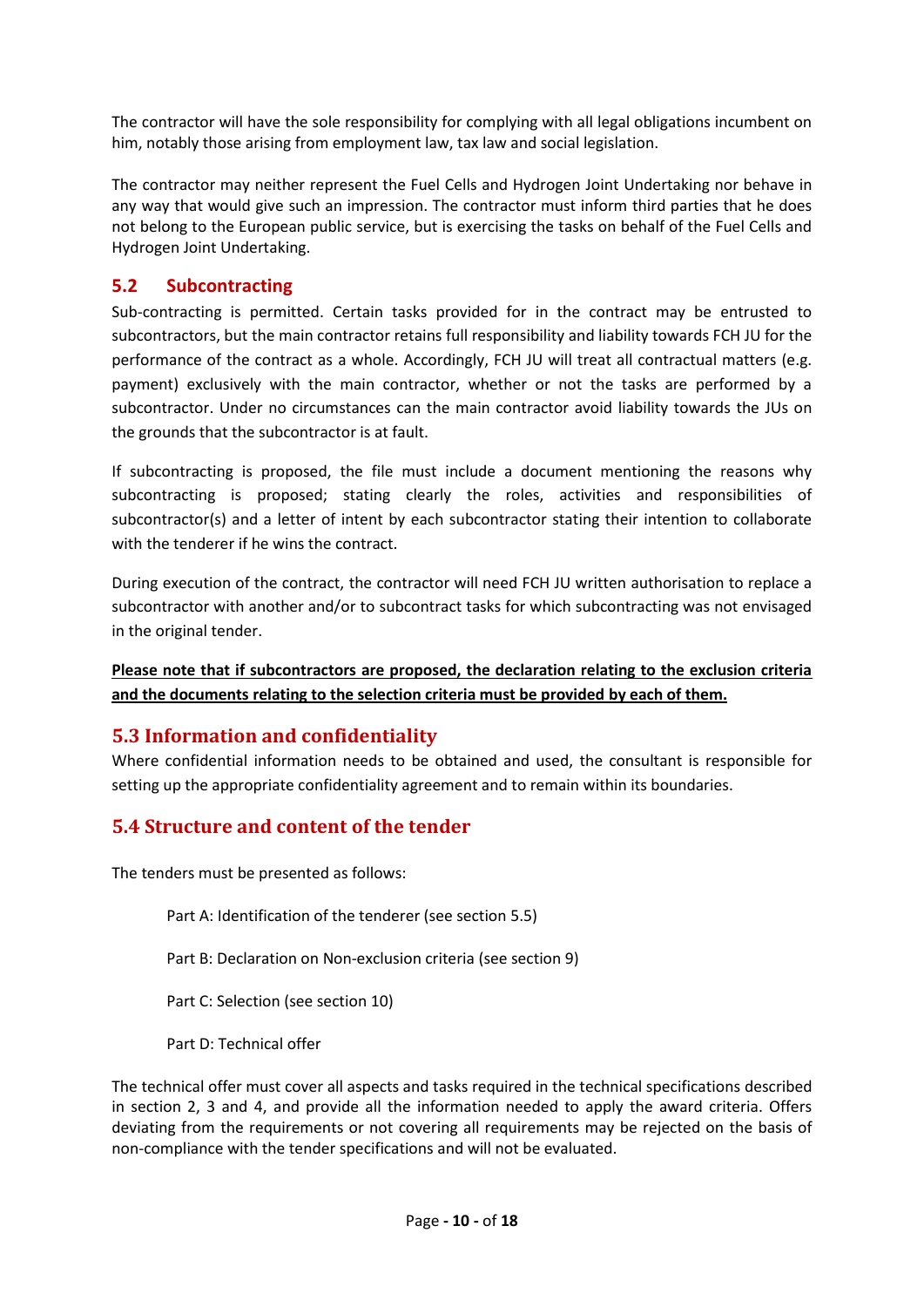Part E: Financial offer

The price for the tender must be quoted in euro. Tenderers from countries outside the euro zone have to quote their prices in euro. For more information, please refer to section 7.

## <span id="page-10-0"></span>**5.5 Identification of the tenderer**

The tender must include a cover letter signed by an authorised representative presenting the name of the tenderer (including all entities in case of joint tender) and identified subcontractors if applicable, and the name of the single contact point (leader) in relation to this procedure.

In case of joint tender, the cover letter must be signed either by an authorised representative for each member, or by the leader authorised by the other members with powers of attorney. The signed powers of attorney must be included in the tender as well. Subcontractors that are identified in the tender must provide a letter of intent signed by an authorised representative stating their willingness to provide the services presented in the tender and in line with the present tender specifications.

All tenderers (including all members of the group in case of joint tender) must provide a signed Legal Entity Form with its supporting evidence. The form is available on: [http://ec.europa.eu/budget/contracts\\_grants/info\\_contracts/legal\\_entities/legal\\_entities\\_en.cf](http://ec.europa.eu/budget/contracts_grants/info_contracts/legal_entities/legal_entities_en.cfm) [m](http://ec.europa.eu/budget/contracts_grants/info_contracts/legal_entities/legal_entities_en.cfm)

Tenderers that are already registered in the Contracting Authority's accounting system (i.e. they have already been direct contractors) must provide the form but are not obliged to provide the supporting evidence.

The tenderer (or the leader in case of joint tender) must provide a Financial Identification Form with its supporting documents. Only one form per tender should be submitted. No form is needed for subcontractors and other members of the group in case of joint tender. The form is available on: [http://ec.europa.eu/budget/contracts\\_grants/info\\_contracts/index\\_en.cfm](http://ec.europa.eu/budget/contracts_grants/info_contracts/index_en.cfm)

#### <span id="page-10-1"></span>**6. Calendar**

#### **Interested applicants have to submit their proposal by 02 May 2016.**

The opening of tenders is scheduled to take place on 04 May 2016.

The evaluation of submitted tenders is scheduled to take place between 05.05.2016 – 17.05.2016.

Dispatch of information on outcome of the procurement procedure to tenderers is scheduled for 19.05.2016.

Signature of the contract with successful tenderer is scheduled for 31.05.2016.

#### **The contractor shall submit an interim report by end of October 2016 and the final reports of its study by 28 February 2017.**

#### <span id="page-10-2"></span>**7. Volume of the contract and Prices**

The maximum amount for this study including all the deliverables as mentioned above is €300.000.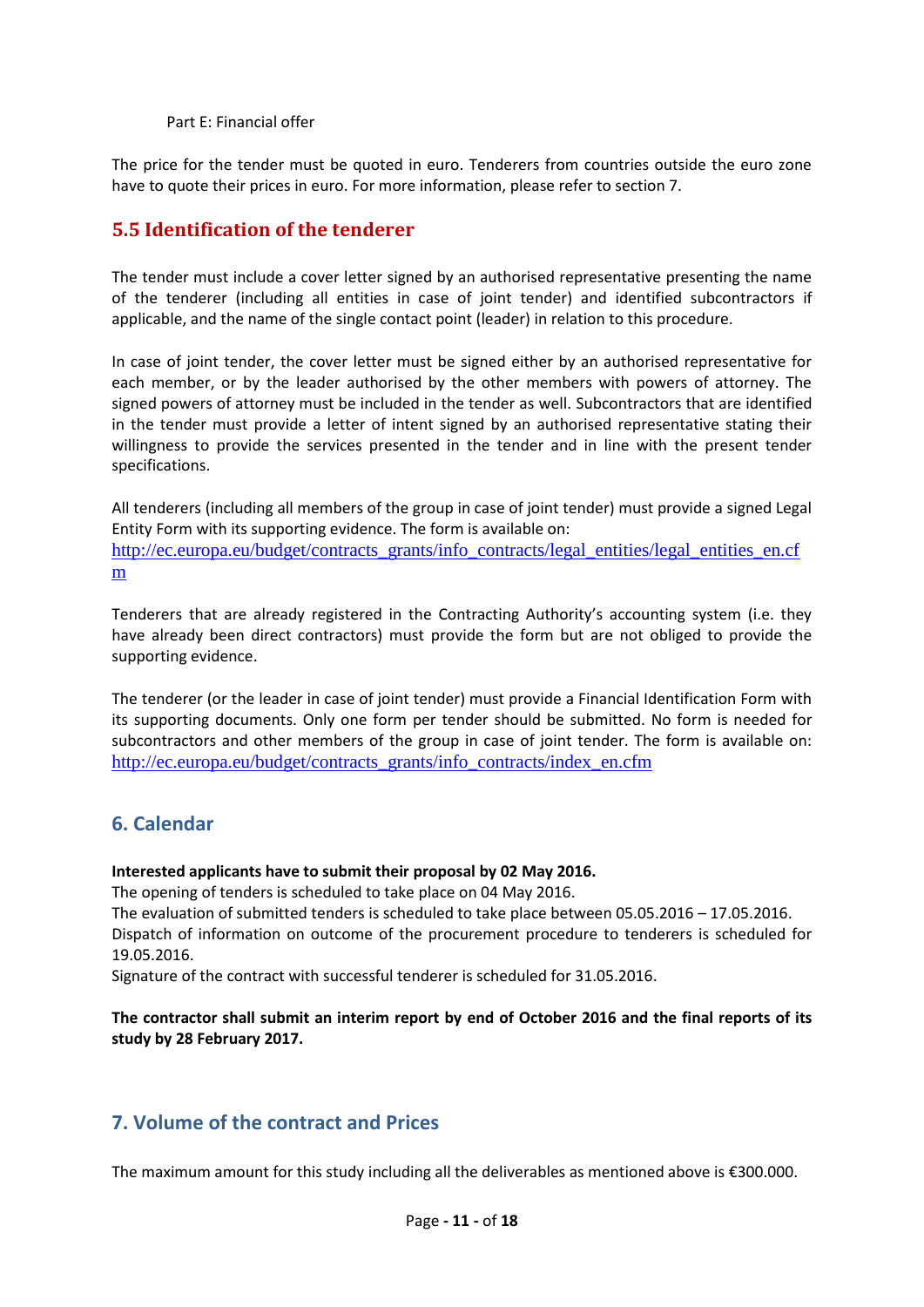Tenderers shall indicate the total price they propose for carrying out the study.

In addition, the tenderers shall give an indicative repartition of this price between different categories of costs (staff, travel including accommodation and per diem costs, publication costs, etc.) and the tasks/roles of the various staff members involved in the project.

The price for the tender must be quoted in euro. Tenderers from countries outside the euro zone have to quote their prices in euro. The price quoted may not be revised in line with exchange rate movements.

Prices should be fixed amounts.

Prices should be quoted free of all duties, taxes and other charges, including VAT, as the FCH JU is exempt from such charges under Articles 3 and 4 of the Protocol on the privileges and immunities of the EU; the amount of VAT should be shown separately.

#### <span id="page-11-0"></span>**8. Evaluation steps**

The evaluation is based on the information provided in the submitted tender. It takes place in three steps:

- (1) Verification of non-exclusion of tenderers on the basis of the *exclusion criteria*
- (2) Selection of tenderers on the basis of *selection criteria*
- (3) Evaluation of tenders on the basis of the *award criteria*

Only tenders meeting the requirements of one step will pass on to the next step.

## **9. Legal Situation of the Tenderer: Exclusion Criteria**

Tenderers shall be excluded from participation in the present procurement procedure if there are in one the situation referred in the annexed declaration of honour (Annex I)

All tenderers shall provide a declaration on their honour, duly signed and dated by an authorised representative, stating that they are not in one of the situations of exclusion listed in the annexed template declaration.

The declaration on honour is also required for identified subcontractors whose intended share of some specific contracts under the framework contract is expected to be above 20%.

The successful tenderer shall provide the documents mentioned as supporting evidence in Annex I, before signature of the contract and within a deadline given by the contracting authority.

<span id="page-11-1"></span>This requirement applies to all members of the consortium in case of joint tender In case of doubt on this declaration on honour, the contracting authority may also request the evidence for subcontractors whose intended share of the contract is above 20%.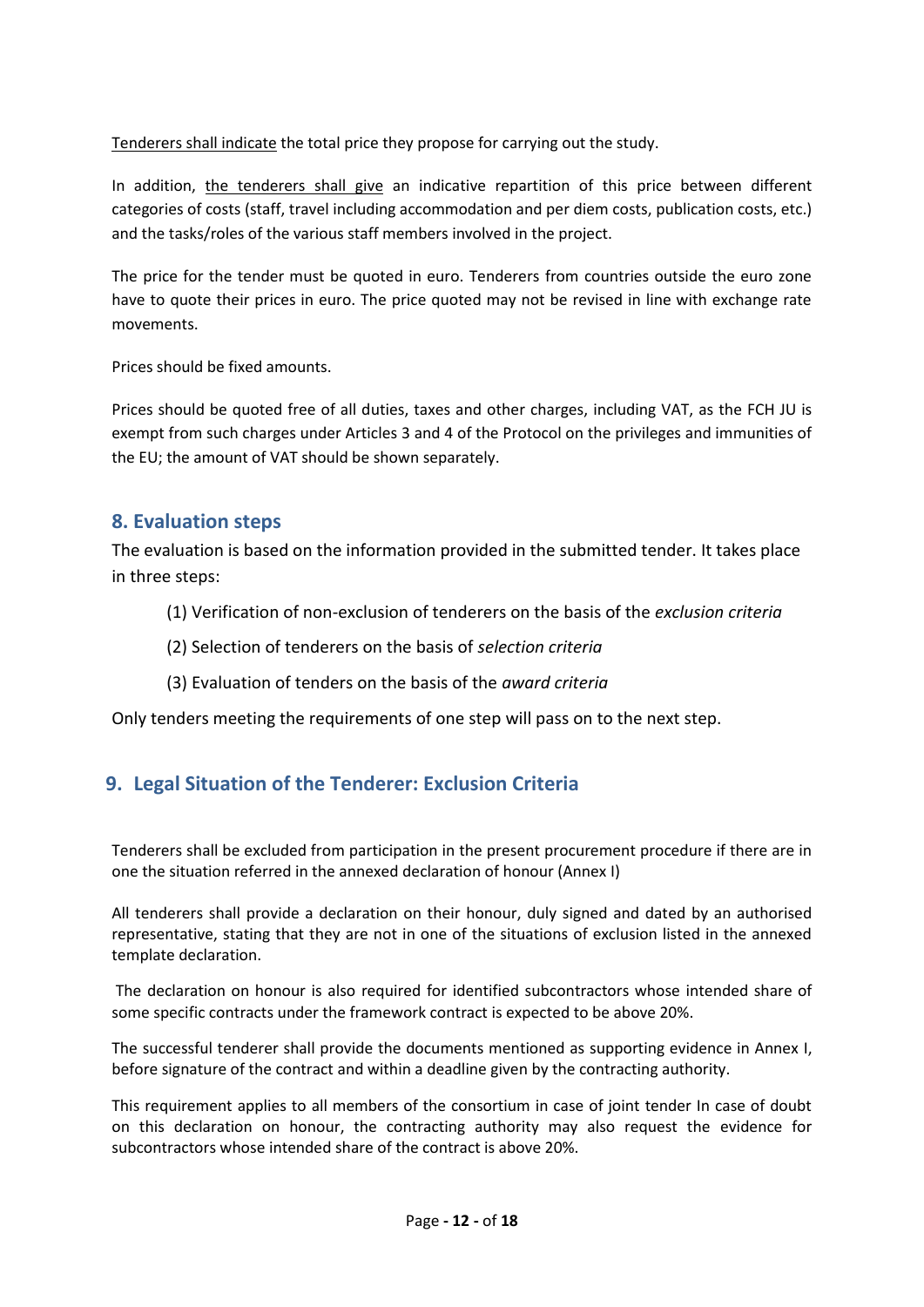## **10. Selection Criteria**

The contractor has to have the necessary technical, professional, economic and financial capacity to execute the contract.

Tenderers must prove their economic, financial, technical and professional capacity to carry out the work subject to this call for tender.

The evidence requested should be provided by each member of the group in case of joint tender and identified subcontractor whose intended share of the contract is above 20%. However a consolidated assessment will be made to verify compliance with the minimum capacity levels.

The tenderer may rely on the capacities of other entities, regardless of the legal nature of the links which it has with them. It must in that case prove to the FCH JU that it will have at its disposal the resources necessary for performance of the contract, for example by producing an undertaking on the part of those entities to place those resources at its disposal.

#### <span id="page-12-0"></span>**10.1 Economic and financial capacity criteria and evidence**

In order to prove their economic and financial capacity, the tenderer (i.e. in case of joint tender, the combined capacity of all members of the consortium and identified subcontractors) must comply with the following criteria:

Turnover of the last two financial years above € 1 Million

The following evidence should be provided:

- Copy of the profit & loss account and balance sheet for the last two years for which accounts have been closed,
- Failing that, appropriate statements from banks,
- If applicable, evidence of professional risk indemnity insurance;

If, for some exceptional reason which the FCH JU considers justified, a tenderer is unable to provide one or other of the above documents, he or she may prove his or her economic and financial capacity by any other document which the FCH JU considers appropriate. In any case, the FCH JU must at least be notified of the exceptional reason and its justification in the tender. The FCH JU reserves the right to request any other document enabling it to verify the tenderer's economic and financial capacity.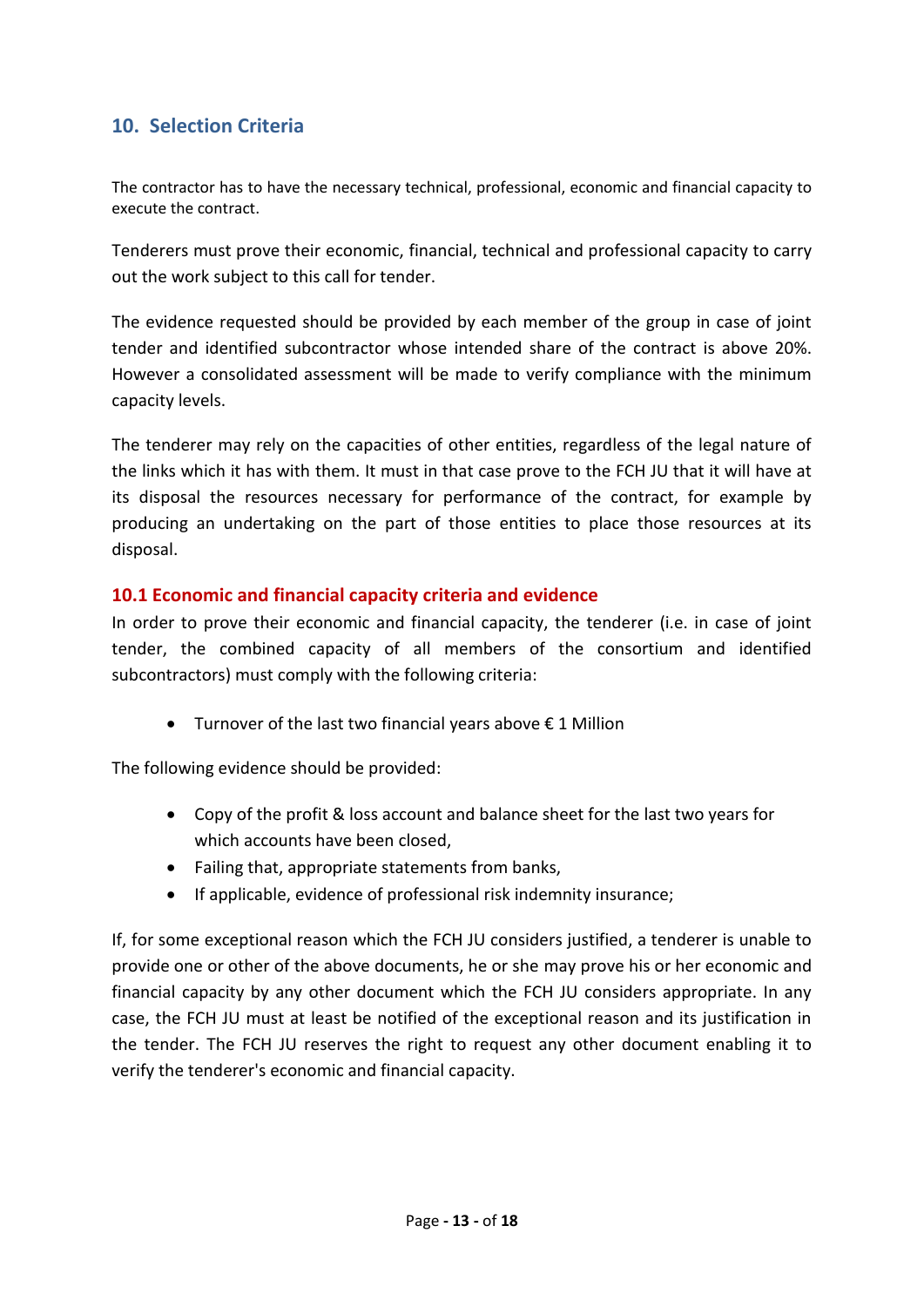#### <span id="page-13-0"></span>**10.2 Technical and professional capacity criteria and evidence**

Tenderers (in case of a joint tender the combined capacity of all tenderers and identified subcontractors) must comply with the following criteria:

- Experience in providing consultancy services to the energy sector including energy storage
- Experience in managing multi-stakeholder study projects and in involving utilities,  $DSO<sup>7</sup>$ , TSO $^8$ , energy regulators or financing institutions in studies.
- Market presence and strong existing networks in EU countries with a strong interest or potential in hydrogen

In order to assess their technical and professional capacity, tenderers shall provide:

- Details of no more than five previous assignments, in no more than 10 pages, demonstrating capacity to undertake the work required,
- CV of the staff proposed for this contract with particular reference to the principal person proposed by the tenderer to liaise with FCH JU in the performance of the contract.

## <span id="page-13-1"></span>**11. Award Criteria and Award of the Contract**

 $\overline{a}$ 

**The ranking of the proposals that passed the exclusion and selection stages** will be based on the quality/price ratio where quality and price will have a 60/40 weighting. The following formula shall be used:

Score for proposal  $X =$  Cheapest price  $X = 40 + Q$  candidate  $X = 60$ Price of candidate X Q of best candidate

The technical evaluation of tenders will be evaluated on the basis of the following award criteria. The tenderers shall provide in their proposal the information necessary to assess such criteria.

<sup>7</sup> DSO = *Distribution system operator*: a natural or legal person responsible for operating, ensuring the maintenance of and, if necessary, developing the distribution system in a given area and, where applicable, its interconnections with other systems and for ensuring the long term ability of the system to meet reasonable demands for the distribution of electricity or gas. That definition is provided for by art. 2 n. 6 Dir 2007/72/EC with regards to electricity and by art. 2 (6) Dir 2007/73/EC with regards to gas.

<sup>8</sup> TSO = *transmission system operator*: an entity entrusted with transporting energy in the form of [natural](https://en.wikipedia.org/wiki/Natural_gas)  [gas](https://en.wikipedia.org/wiki/Natural_gas) or electrical power on a national or regional level, using fixed [infrastructure.](https://en.wikipedia.org/wiki/Infrastructure) The term is defined by the European Commission. The certification procedure for Transmission System Operators is listed in Article 10 of the Electricity and Gas Directives of 2009.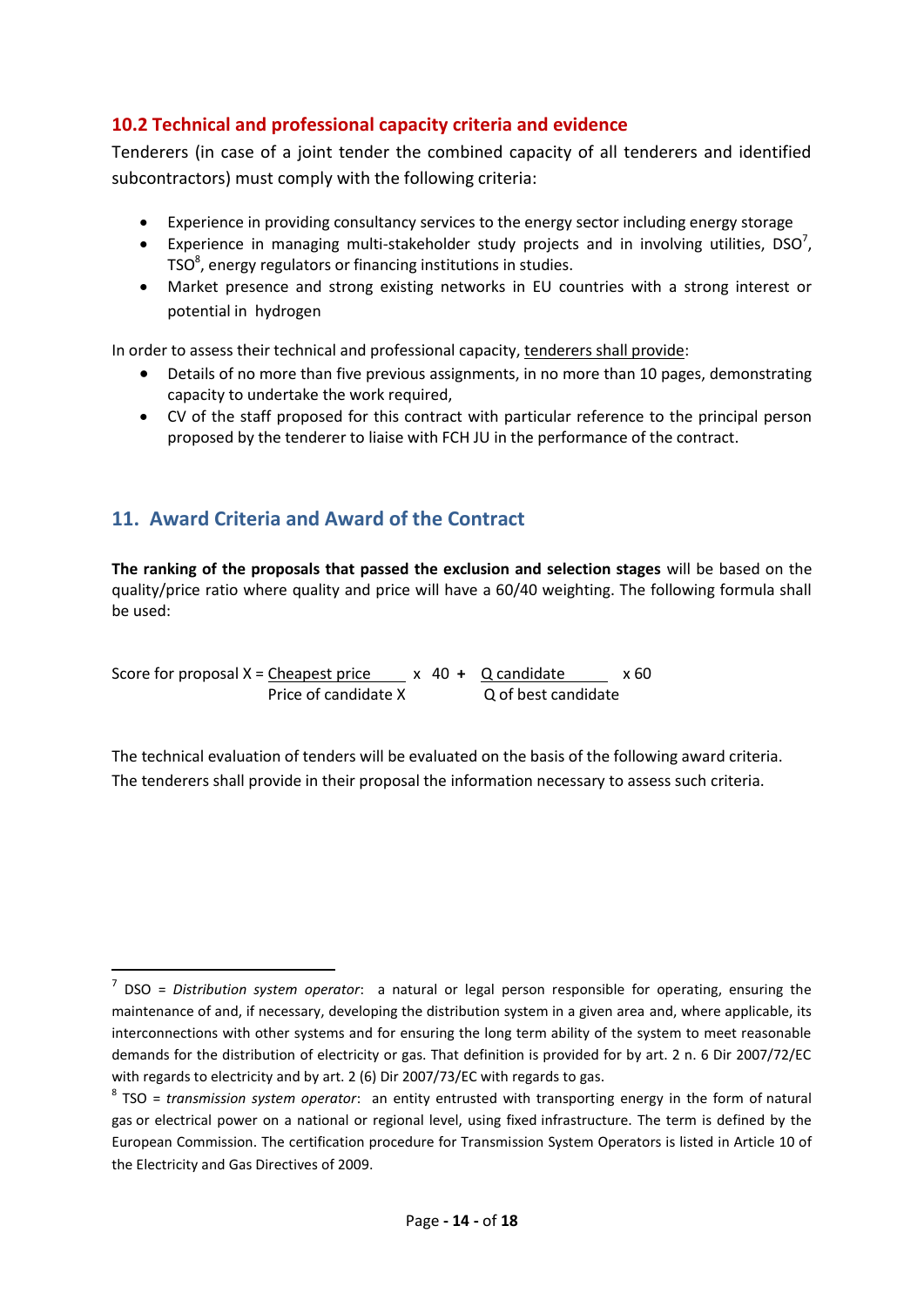<span id="page-14-0"></span>

|                | <b>Criteria</b>                                                                                                                                                                                                                                                                                                                                                                     | <b>Points</b> |
|----------------|-------------------------------------------------------------------------------------------------------------------------------------------------------------------------------------------------------------------------------------------------------------------------------------------------------------------------------------------------------------------------------------|---------------|
| $\mathbf{1}$   | General understanding of the project,<br>The proposal:<br>Shows good understanding of the objectives of the study, the challenges and<br>opportunities of making economic use of H2 for energy storage<br>Already shows analysis and provides first insights<br>Adds own aspects/views - have put in unexpected elements that are<br>meaningful to achieve success                  | 25            |
| $\overline{2}$ | <b>Quality of the proposed services</b><br>Quality of proposed methodology for conducting the work, and to achieve<br>clear and action oriented conclusions<br>Time line and resource allocation is realistic and at the right level of details                                                                                                                                     | 25            |
| 3              | Quality of the business cases proposed for applicant<br>Number, diversity and quality of the business cases proposed by the applicant<br>$\bullet$<br>for an analysis<br>Demonstrated capacity of the applicant to bring at the discussion table<br>$\bullet$<br>stakeholders associated to the business cases and/or relevant for the<br>promotion of hydrogen and energy storage. | 50            |
|                | <b>Total</b>                                                                                                                                                                                                                                                                                                                                                                        | Max<br>$=100$ |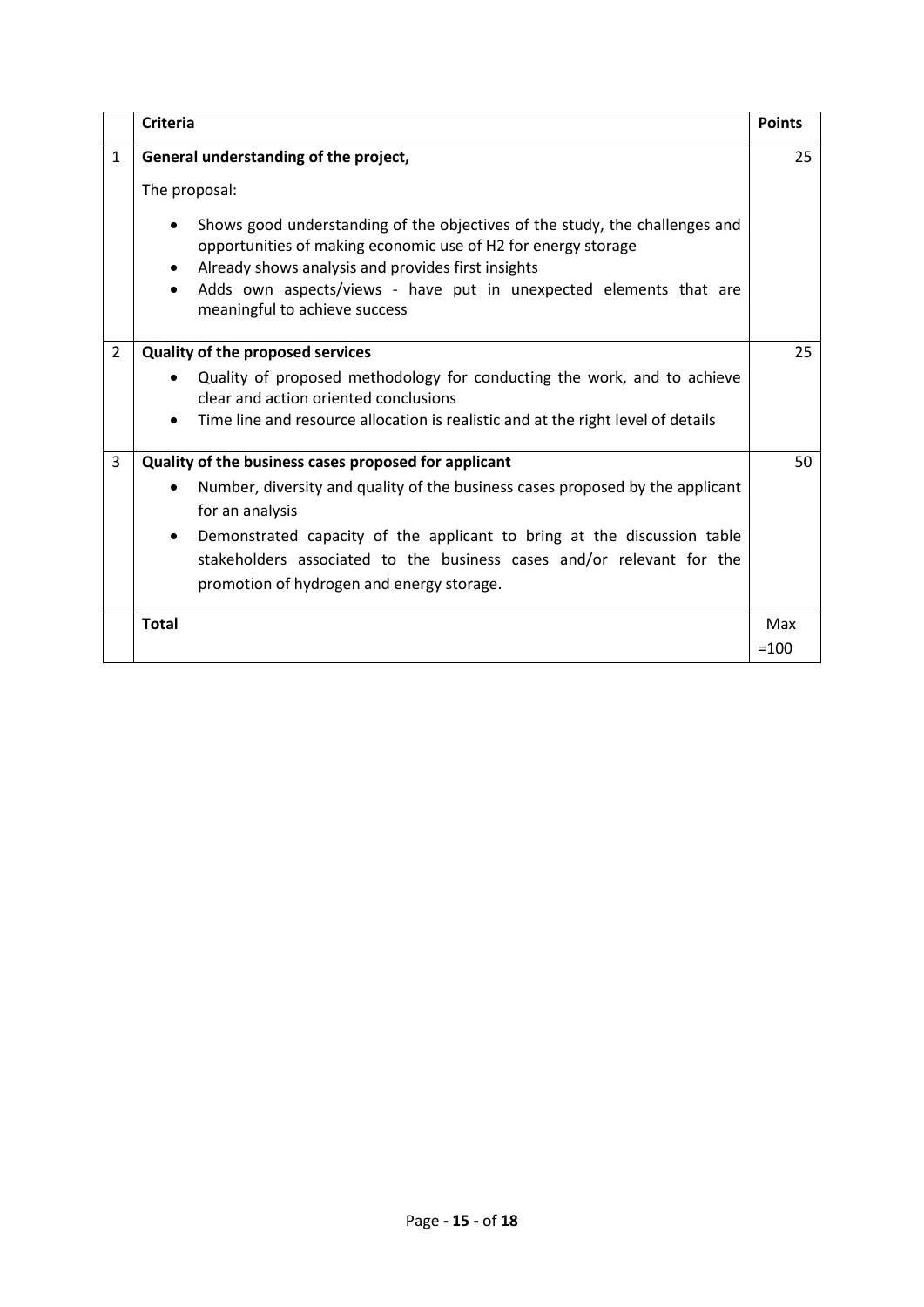#### **I. Annex I**

## **Declaration of honour on exclusion criteria and absence of conflict of interest**

*(Complete or delete the parts in grey italics in parenthese)*

[Choose options for parts in grey between square brackets]

The undersigned *(insert name of the signatory of this form)*:

in [his][her] own name *(for a natural person)*

or

 representing the following legal person: *(only if the economic operator is a legal person)* full official name:

official legal form:

full official address:

VAT registration number:

- $\triangleright$  declares that [the above-mentioned legal person][he][she] is not in one of the following situations:
- **a) is bankrupt or being wound up, is having its affairs administered by the courts, has entered into an arrangement with creditors, has suspended business activities, is the subject of proceedings concerning those matters, or is in any analogous situation arising from a similar procedure provided for in national legislation or regulations;**
- **b) has been convicted of an offence concerning professional conduct by a judgment of a competent authority of a Member State which has the force of** *res judicata***;**
- **c) has been guilty of grave professional misconduct proven by any means which the contracting authorities can justify including by decisions of the European Investment Bank and international organisations;**
- **d) is not in compliance with all its obligations relating to the payment of social security contributions and the payment of taxes in accordance with the legal provisions of the country in which it is established, with those of the country of the contracting authority and those of the country where the contract is to be performed;**
- **e) has been the subject of a judgement which has the force of** *res judicata* **for fraud, corruption, involvement in a criminal organisation, money laundering or any other illegal activity, where such activity is detrimental to the Union's financial interests;**
- f) is subject to an administrative penalty for being guilty of misrepresenting the information required by the contracting authority as a condition of participation in a grant award procedure or another procurement procedure or failing to supply this information, or having been declared to be in serious breach of its obligations under contracts or grants covered by the Union's budget.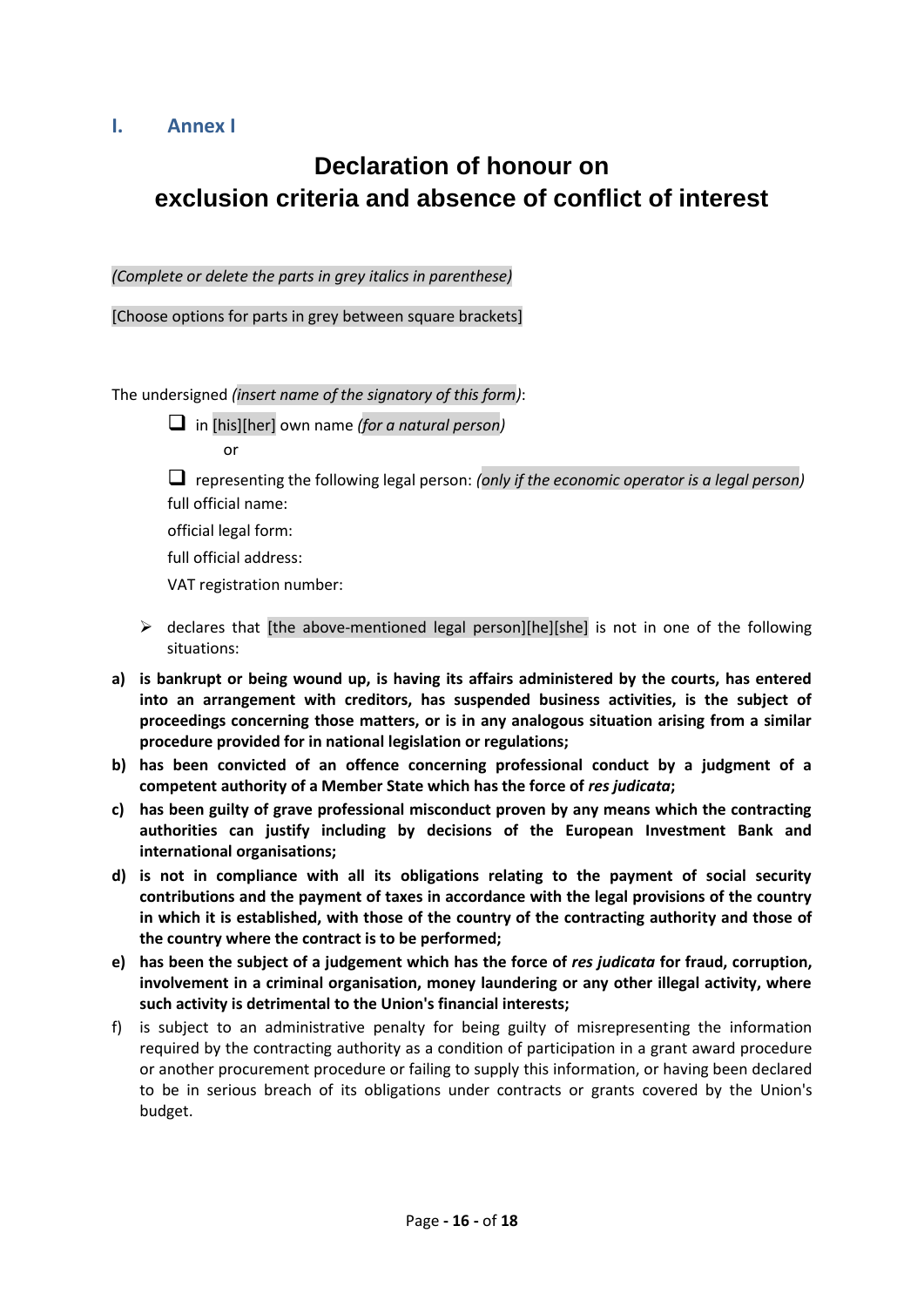- *(Only for legal persons other than Member States and local authorities, otherwise delete)* declares that the natural persons with power of representation, decision-making or control<sup>9</sup> over the above-mentioned legal entity are not in the situations referred to in b) and e) above;
- $\triangleright$  declares that [the above-mentioned legal person][he][she]:
- g) has no conflict of interest in connection with the contract; a conflict of interest could arise in particular as a result of economic interests, political or national affinity, family, emotional life or any other shared interest;
- h) will inform the contracting authority, without delay, of any situation considered a conflict of interest or which could give rise to a conflict of interest;
- i) has not granted and will not grant, has not sought and will not seek, has not attempted and will not attempt to obtain, and has not accepted and will not accept any advantage, financial or in kind, to or from any party whatsoever, where such advantage constitutes an illegal practice or involves corruption, either directly or indirectly, inasmuch as it is an incentive or reward relating to award of the contract;
- j) provided accurate, sincere and complete information to the contracting authority within the context of this procurement procedure ;
	- $\triangleright$  acknowledges that [the above-mentioned legal person][he][she] may be subject to administrative and financial penalties<sup>10</sup> if any of the declarations or information provided prove to be false.

In case of award of contract, the following evidence shall be provided upon request and within the time limit set by the contracting authority:

**For situations described in (a), (b) and (e), production of a recent extract from the judicial record is required or, failing that, a recent equivalent document issued by a judicial or administrative authority in the country of origin or provenance showing that those requirements are satisfied. Where the tenderer is a legal person and the national legislation of the country in which the tenderer is established does not allow the provision of such documents for legal persons, the documents should be provided for natural persons, such as the company directors or any person with powers of representation, decision making or control in relation to the tenderer.**

**For the situation described in point (d) above, recent certificates or letters issued by the competent authorities of the State concerned are required. These documents must provide evidence covering all taxes and social security contributions for which the tenderer is liable, including for example, VAT, income tax (natural persons only), company tax (legal persons only) and social security contributions.**

For any of the situations (a), (b), (d) or (e), where any document described in two paragraphs above is not issued in the country concerned, it may be replaced by a sworn or, failing that, a

**.** 

<sup>9</sup> This covers the company directors, members of the management or supervisory bodies, and cases where one natural person holds a majority of shares.

<sup>&</sup>lt;sup>10</sup> As provided for in Article 109 of the Financial Regulation (EU, Euratom) 966/2012 and Article 145 of the Rules of Application of the Financial Regulation